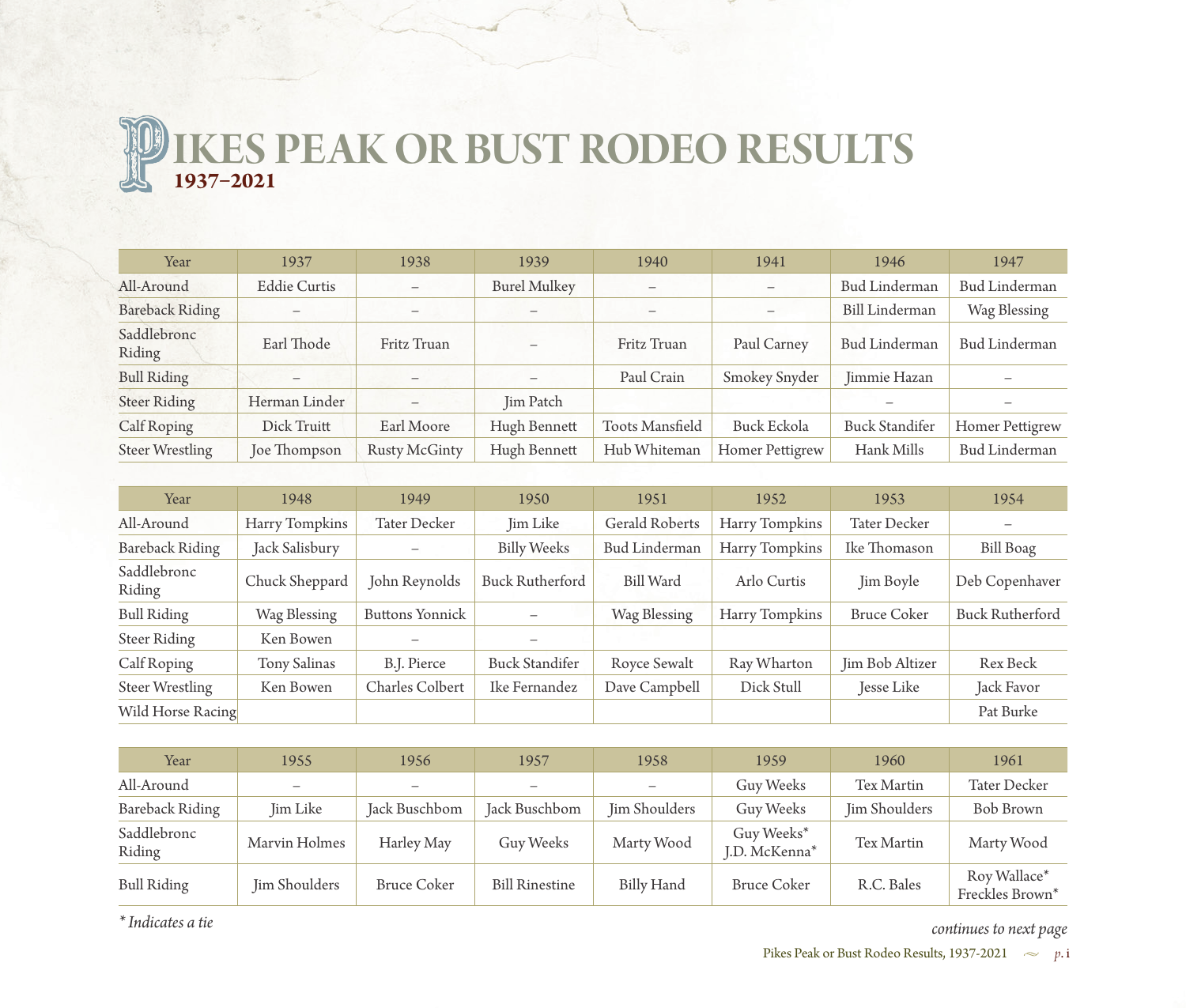| Year                     | 1955                     | 1956                     | 1957                     | 1958               | 1959               | 1960                           | 1961           |
|--------------------------|--------------------------|--------------------------|--------------------------|--------------------|--------------------|--------------------------------|----------------|
| Calf Roping              | <b>Bill Teague</b>       | Rex Beck                 | Earl Teague              | Earl Teague        | <b>Bill Teague</b> | Bill Teague*<br>Clifton Smith* | Earl Simon     |
| <b>Steer Wrestling</b>   | Wilbur Plaugher          | Harley May               | <b>Bill Fedderson</b>    | Don Dorenkamp      | Danny Daniels      | <b>Billy Hale</b>              | Bob L. Walker  |
| Women's Barrel<br>Racing | $\overline{\phantom{0}}$ |                          |                          |                    | Jane Mayo          | Jane Mayo                      |                |
| Wild Horse Racing        | $\equiv$                 | $\overline{\phantom{0}}$ | $\overline{\phantom{m}}$ | <b>Wayne Storm</b> | <b>Wayne Storm</b> | Freckles Brown                 | Freckles Brown |

| Year                             | 1962             | 1963                     | 1964                     | 1965           | 1966                | 1967          | 1968                          |
|----------------------------------|------------------|--------------------------|--------------------------|----------------|---------------------|---------------|-------------------------------|
| All-Around                       | —                | $\overline{\phantom{0}}$ | $\overline{\phantom{m}}$ | Gary Schricker | Jim Houston         | Larry Mahan   | Jim Houston                   |
| <b>Bareback Riding</b>           | Ralph Buell      | Guy Weeks                | Jim Mihalek              | Clyde Vamvoras | <b>Billy Weeks</b>  | Bob Mayo      | Jim Houston                   |
| Saddlebronc<br>Riding            | Jim Wise         | Duane Bruce              | Jim Tescher              | Enoch Walker   | Art Allen           | Ralph Maynard | Guy Weeks                     |
| <b>Bull Riding</b>               | Bernis Johnson   | <b>Joe Green</b>         | Ronnie Rossen            | Harry Tompkins | <b>Billy Minick</b> | Dickie Cox    | Freckles Brown                |
| Calf Roping                      | Morris Walker    | Richard Walker           | <b>Bud Farris</b>        | Phil Hatcher   | Ronnye Sewalt       | Glen Franklin | Ronnye Sewalt                 |
| Steer Wrestling                  | Wilbur Plaugher  | Don Huddleston           | Phil Hatcher             | George Chapman | <b>Billy Hale</b>   | Duane Eaton   | Barry Burk                    |
| Women's Barrel<br>Racing         | <b>Babs Neal</b> | Ardith Bruce             | <b>Ardith Bruce</b>      | Pat Marr       | Ardith Bruce        | Ardith Bruce  | Ardith Bruce                  |
| Wild Horse Racing Duane Rodewald |                  | <b>Billy Weeks</b>       |                          | Tom Bear       | Swede Hansen        | Sonny Linger  | Lucky Lovelace*<br>Bill Wier* |

| Year                     | 1969          | 1970                        | 1971           | 1972              | 1973                      | 1974                     | 1975           |
|--------------------------|---------------|-----------------------------|----------------|-------------------|---------------------------|--------------------------|----------------|
| All-Around               | Larry Mahan   | Phil Hatcher                | Doug Brown     | Jack Himes        | Bryan Anderson            | Joe Dorenkamp            | Dave Brock     |
| <b>Bareback Riding</b>   | Larry Mahan   | Gary Tucker                 | Joe Alexander  | Royce Smith       | Joe Alexander             | Jim Underwood            | Rusty Riddle   |
| Saddlebronc<br>Riding    | Larry Kane    | Roy Rodewald                | J.C. Bonine    | <b>Bill Smith</b> | Marty Wood                | Gerald Eichel-<br>berger | Monty Henson   |
| <b>Bull Riding</b>       | Doug Brown    | John Quintana               | Doug Brown     | Jack Himes        | Pete Gay*<br>Don Gay $^*$ | Steve Hayatt             | Larry Mahan    |
| Calf Roping              | Ronnye Sewalt | Ernie Taylor                | Kent Kingsbury | Ned Tiejen        | Tim Abramson              | Jerrell Russell          | Dan Rienhardt  |
| Steer Wrestling          | Allen Keller  | Larry Ward*<br>Bill Duvall* | Jim Smith      | Fred Larson       | Trav Cadwell              | <b>Rich Peterson</b>     | Larry Ferguson |
| Women's Barrel<br>Racing |               | Dee Dee Dear                | Jolene Hurst   | Sheila Vail       | <b>Becky Carson</b>       | Jimmie Gibbs             | Becky Carson   |
| Wild Horse Racing        |               |                             | Clint Hoagland |                   | Dick Agin                 |                          | Monty Horst    |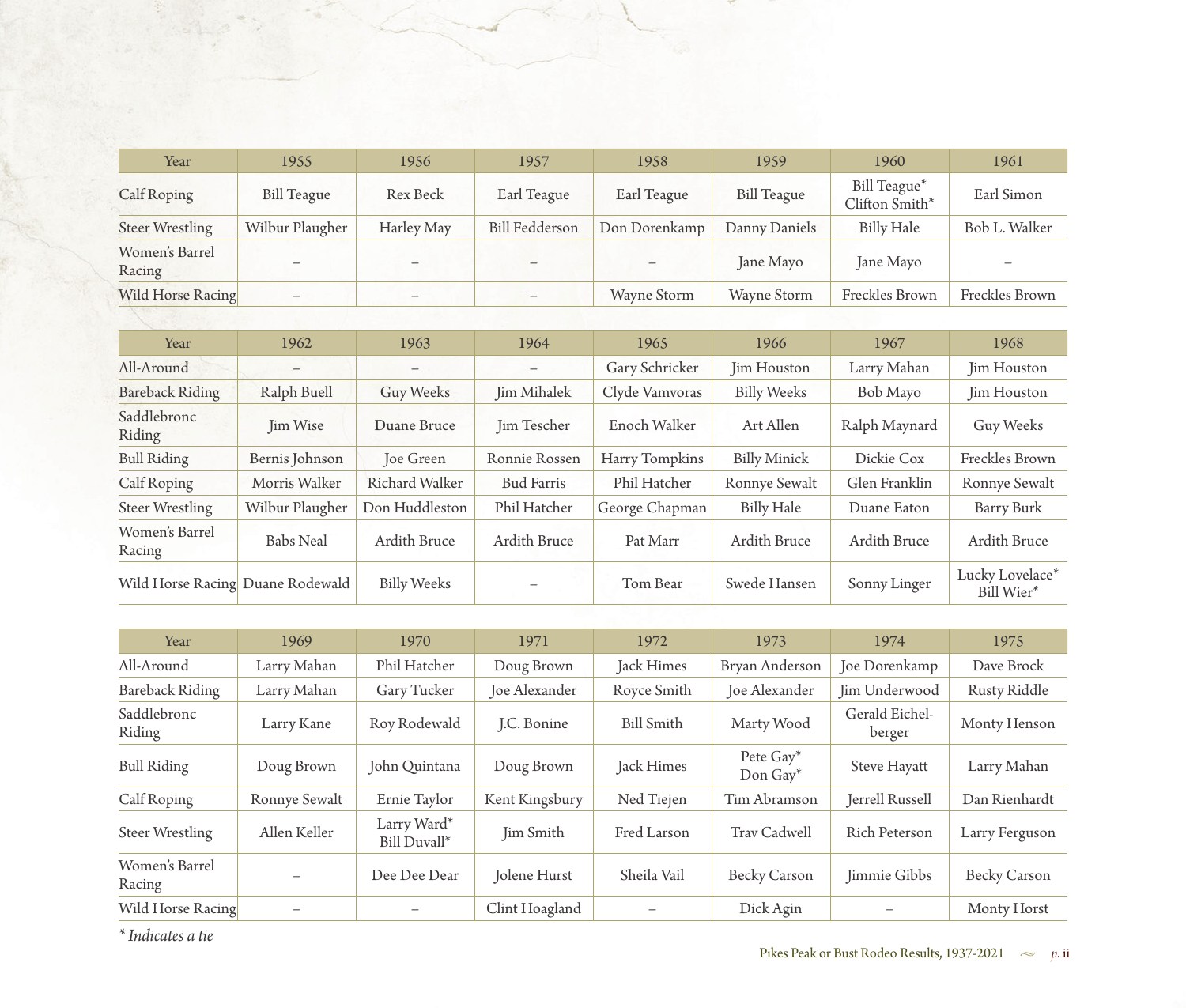| Year                     | 1976                                | 1977                                                   | 1978                            | 1979                           | 1980                        | 1981                                | 1982                         |
|--------------------------|-------------------------------------|--------------------------------------------------------|---------------------------------|--------------------------------|-----------------------------|-------------------------------------|------------------------------|
| All-Around               | Lyle Sankey                         | Paul Tierney                                           | Dee Pickett                     | Paul Tierney                   | Paul Tierney                | Chris Lybbert                       | J.D. Yates                   |
| <b>Bareback Riding</b>   | Jimmy Dix                           | Chick Elms                                             | Neil Callester                  | Jim Dunn                       | Larry Peaboy                | Jum Dunn <sup>*</sup><br>Jack Ward* | D. Haskins*<br>J. Alexander* |
| Saddlebronc<br>Riding    | Monty Henson                        | Bobby Berger*<br>Sid Morrow <sup>*</sup><br>Jim Kelts* | Merlon Fairbanks                | J.C. Bonine                    | Clint Johnson               | <b>Rick Smith</b>                   | <b>Bud Pauley</b>            |
| <b>Bull Riding</b>       | Lyle Sankey                         | Doug Shipe                                             | John Bland                      | John Davis                     | <b>Bobby Del</b><br>Vecchio | Rickey Lindsey                      | Kenneth<br>Gonsoulin         |
| Calf Roping              | Jesse Rabalais*<br>Jeff Copenhaver* | Gerald Reber                                           | Dee Pickett                     | Kim Gripp                      | Barry Burk                  | Chris Lybbert                       | Jerry Jetton                 |
| <b>Steer Wrestling</b>   | Anson Thurman                       | Fred Larson                                            | <b>Byron Walker</b>             | Roy Duvall*<br>Dave Brock*     | Tony Wiese                  | <b>Bruce Segelke</b>                | Olie Smith                   |
| Team Roping              |                                     | Joe Murray/<br><b>Ricky Green</b>                      | Bret Tonozzi/<br>Scott Laramore | Wayne Thawley/<br>Lee Woodbury | Ron Graves/<br>Fred Davis   | Allen Bach/<br>Jake Barnes          | Ron Graves/<br>Fred Davis    |
| Women's Barrel<br>Racing | Connie Combs                        | Jimmie Gibbs                                           | Carol Goostree                  | Martha Josey                   | Carol Goostree              | Lynn McKenzie                       | Lynn McKenzie                |

| Year                     | 1983                          | 1984                      | 1985                              | 1986                       | 1987                                   | 1988                            | 1989                         |
|--------------------------|-------------------------------|---------------------------|-----------------------------------|----------------------------|----------------------------------------|---------------------------------|------------------------------|
| All-Around               | Dee Pickett                   | Dee Pickett               | Jimmie Cooper                     | Jimmie Cooper              | Lance Robinson                         | J.D. Yates                      | Kent Richard                 |
| <b>Bareback Riding</b>   | G. Hemsted*<br>$G.$ Griffith* | Danny Brady               | Gary Hemsted                      | Mark McKinlay              | Clint Corey                            | Merle Temple                    | Colin Murnion                |
| Saddlebronc<br>Riding    | Joe Marvel                    | Clint Johnson             | <b>Bud Monroe</b>                 | Kent Cooper                | Skeeter Thurston                       | Kent Cooper                     | Derek Clark                  |
| <b>Bull Riding</b>       | Ken Wilcox                    | Terry Villeneuve          | Philip Fournier*<br>Jeff Wahlert* | Scot Kesl                  | Jim Sharp                              | Tuff Hedeman                    | Johnny Shea                  |
| Calf Roping              | Chris Lybbert                 | Jimmy Adams               | Dee Pickett                       | Jimmie Cooper              | Jim Fuller*<br>Bill Stockton*          | Kyle Kosoff                     | Johnny Emmons                |
| <b>Steer Wrestling</b>   | Dan Ackley                    | Mark Parker               | Chris Lybbert                     | J.D. Matthews              | Doug Cox                               | Tony Scott                      | Rooster Reynolds             |
| Team Roping              | Dee Pickett/<br>Mike Beers    | L. Camarillo/<br>J.Barnes | Jimmie Cooper/<br>Allen Bach      | Bob Harris/<br>Tee Woolman | Jake Barnes/<br>Clay O'Brien<br>Cooper | Bob Harris/<br>Tee Woolman      | Dennis Gatz/<br>Bobby Hurley |
| Women's Barrel<br>Racing | DiDi Taylor                   | Trudy Freeman             | Charmayne James                   | Celie Ray                  |                                        | Charmayne James Charmayne James | Charmayne<br>Rodman          |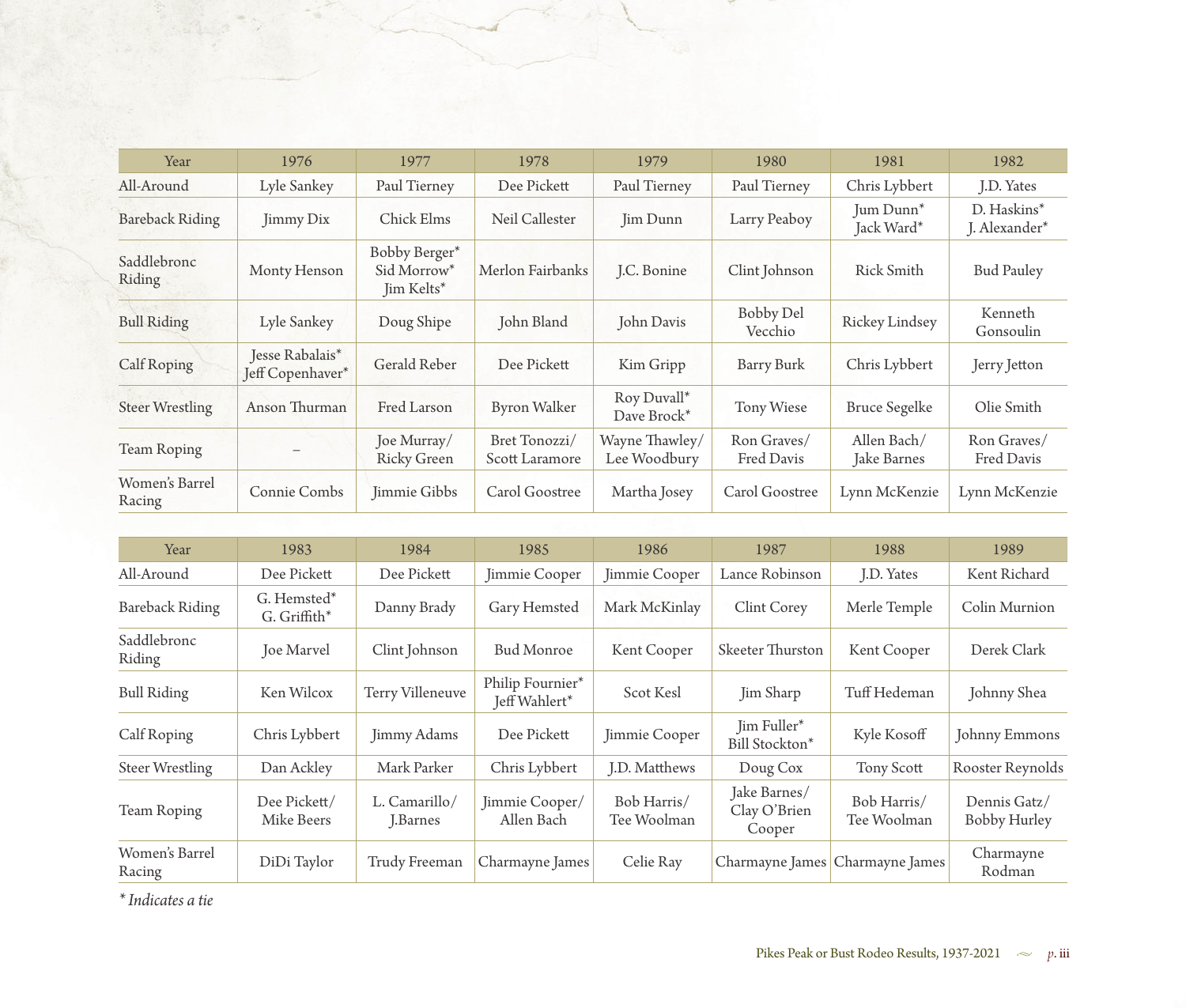| Year                     | 1990                           | 1991                | 1992                           | 1993                | 1994               | 1995              | 1996                         |
|--------------------------|--------------------------------|---------------------|--------------------------------|---------------------|--------------------|-------------------|------------------------------|
| All-Around               | John W. Jones                  | KC Jones            | Ty Murray                      | Joe Beaver          | Ty Murray          | Joe Beaver        | KC Jones                     |
| Bareback Riding          | Clint Corey                    | Deb Greenough       | Mark Garrett*<br>D. McLanahan* | Clint Corey         | Ty Murray          | Wayne Herman      | Shane Call                   |
| Saddlebronc<br>Riding    | Derek Clark*<br>Billy Etbauer* | Ty Murray           | Ty Murray                      | Steve Dollarhide    | <b>Butch Small</b> | Robert Etbauer    | Dan Mortensen                |
| <b>Bull Riding</b>       | Aaron Semas                    | <b>Wacey Cathey</b> | Charles Litchfield             | Ted Nuce            | Jacey Woodward     | Myron Duarte      | Philip Elkins                |
| Calf Roping              | Maury Tate                     | Mike Johnson        | <b>Joe Beaver</b>              | <b>Rusty Sewalt</b> | Cody Ohl           | <b>Joe Beaver</b> | Herbert Theriot              |
| <b>Steer Wrestling</b>   | Tim Segelke                    | Joey Roberts        | <b>Brad Gleason</b>            | Eugene Weldon       | Doug McMillen      | Rope Myers        | John Tibbets*<br>Rope Myers* |
| <b>Team Roping</b>       | Rodman/Scogin                  | Beers/Tyler         | Milton/Harris                  | Beaver/Higgins      | Pickett/Beers      | Hurley/Bach       | Woolman/Skelton              |
| Women's Barrel<br>Racing | Deb Mohon                      | Deb Mohon           | Sharon Smith                   | Deb Mohon           | Donna Napier       | Fallon Taylor     | Sharon Smith                 |

| Year                     | 1997                    | 1998                                  | 1999                           | 2000                                | 2001                            | 2002                             | 2003                       |
|--------------------------|-------------------------|---------------------------------------|--------------------------------|-------------------------------------|---------------------------------|----------------------------------|----------------------------|
| All-Around               | KC Jones                | Clyde Himes                           | Dan Erickson                   | <b>JD</b> Crouse                    | Cash Myers                      | Joe Beaver                       | <b>Trevor Brazile</b>      |
| <b>Bareback Riding</b>   | Troy Thompson           | Shawn Minor                           | <b>Todd Pierce</b>             | Jeffrey Collins                     | Kelly Wardell                   | <b>Bobby Mote</b>                | Cody Jesse                 |
| Saddlebronc<br>Riding    | <b>Billy Etbauer</b>    | <b>Tom Reeves</b>                     | Steve Dollarhide               | <b>Bret Franks</b>                  | <b>Billy Richards</b>           | Glen O'Neal                      | Cody Wright                |
| <b>Bull Riding</b>       | DJ Vaughn               | Kelly Armstrong                       | Tanner Trujillo                | Blu Bryant                          | Jason McClain                   | Josh Johnson                     | Myron Durante              |
| Calf Roping              | <b>Trent Walls</b>      | Carter<br>Edmondson                   | <b>Blair Burk</b>              | <b>Brent Lewis</b>                  | Nathan King                     | <b>Brad Goodrich</b>             | Matt Shiozawa              |
| <b>Steer Wrestling</b>   | Justin Jackson          | Mike Smith                            | Jason Miller                   | <b>ID</b> Crouse                    | Lee Graves                      | Bryan Fields*<br>Bill Pace*      | <b>Birch Negaard</b>       |
| Team Roping              | Purcells/North-<br>cott | Charles Pogue<br><b>Britt Bochius</b> | Steve Purcella<br>Wayne Folmer | Matt Tyler<br>Clay Obrien<br>Cooper | Speek Williams/<br>Rich Skelton | Camish Jennings/<br>Randon Adams | Jake Barnes/<br>Boogie Ray |
| Women's Barrel<br>Racing | Kristie Peterson        | Janet Stover                          | Kristie Peterson               | Kelly Yates                         |                                 | Charmayne James Charmayne James  | Darlene Kasper             |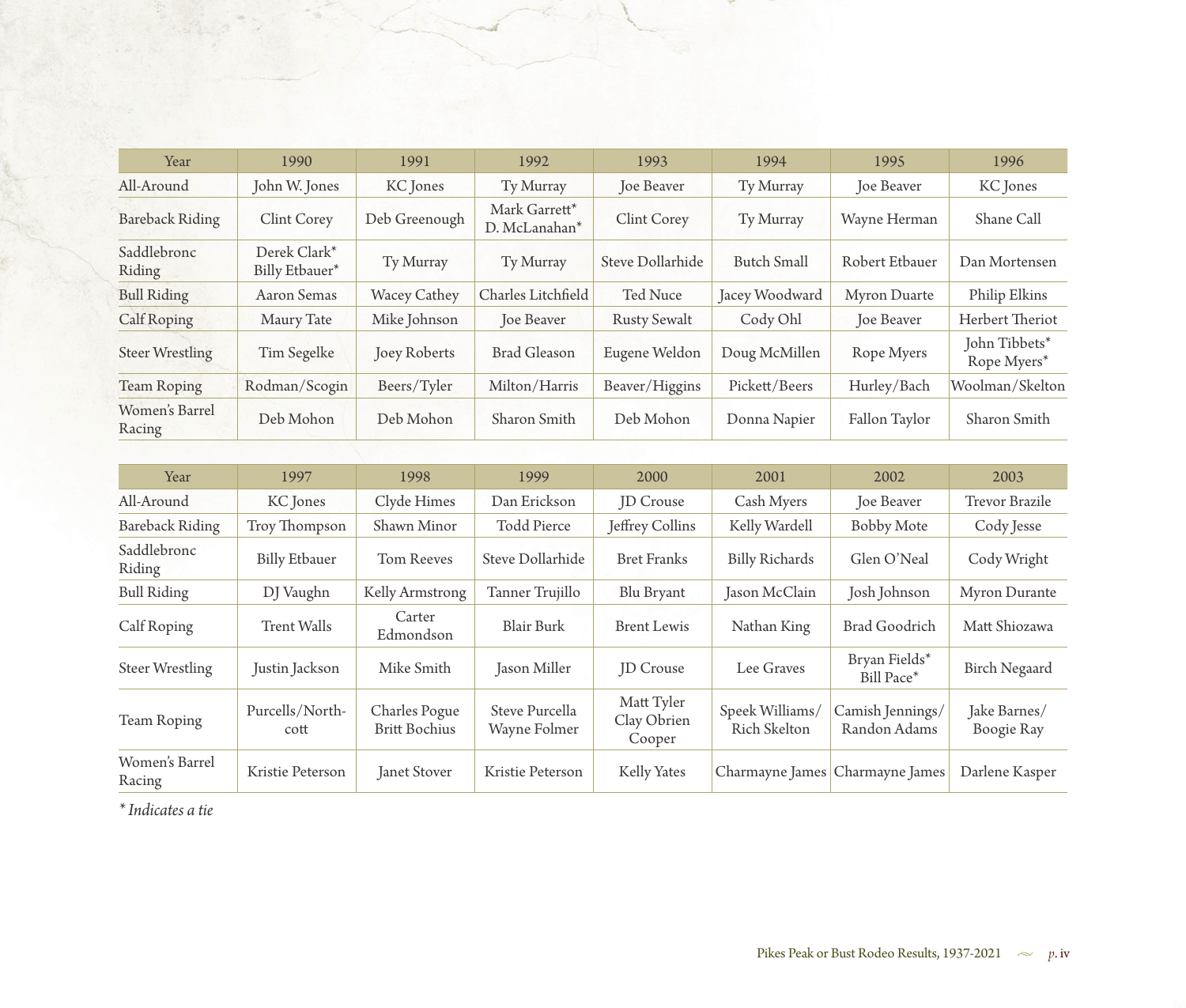| Year                     | 2004                            | 2005                       | 2006                      | 2007                           | 2008                                | 2009                             | 2010                    |
|--------------------------|---------------------------------|----------------------------|---------------------------|--------------------------------|-------------------------------------|----------------------------------|-------------------------|
| All-Around               | <b>Josh Peak</b>                | Cash Myers                 | <b>BJ</b> Campbell        | $\qquad \qquad -$              | Ryan Jarrett                        | Jim Ross Cooper                  | Seth Clause             |
| <b>Bareback Riding</b>   | Eric Swenson                    | Jason Jeter                | Paul Jones                | Heath Ford                     | Jake Halverson                      | Steven Peebles*<br>Jessy Davis*  | Ryan Gray               |
| Saddlebronc<br>Riding    | Tom Reeves*<br>Cody Wright*     | Jeffery Wiliert            | Steve Dollarhide          | Cody Horwedel                  | Anthony Bello                       | <b>Jesse Kruse</b>               | <b>Tyler Corrington</b> |
| <b>Bull Riding</b>       | Johnny Chavez                   | Justin Kennedy             | Marcus Michaelig          | Dave Samsel                    | Casey Baize                         | <b>Wesley Silcox</b>             | Seth Clause             |
| Calf Roping              | <b>Blair Burk</b>               | Jerome Schneeber           | Scott Kormos              | Cody Ohl                       | Clint Cooper                        | <b>Brett Livingston</b>          | Matt Shiozawa           |
| <b>Steer Wrestling</b>   | JR Crozier                      | Shawn Greenfield           | Chad Hagan                | Jule Hazen                     | Les Shepperson*<br>Gabe Ledoux*     | Casey McMillen                   | Casey Martin            |
| <b>Team Roping</b>       | Speed Williams/<br>Rich Skelton | Jay Tittel/<br>Ryan Tittel | Cody Odell/<br>Boogie Ray | Kevin Daniel/<br>Jhett Johnson | Garrett Tonozzi/<br>Kinney Harrsell | Brandon Beers /<br>Patrick Smith | C. Tryan/<br>T. Graves  |
| Women's Barrel<br>Racing | Jana Poppino                    | Meagan Reichert            | Codi Baucom               | <b>Brandie Halls</b>           | Delores Toole*<br>Nellie Williams*  | Tiffany Fox                      | Jill Moody              |

| Year                     | 2011             | 2012                                                       | 2013                                   | 2014                                   | 2015                               | 2016                        | 2017                              |
|--------------------------|------------------|------------------------------------------------------------|----------------------------------------|----------------------------------------|------------------------------------|-----------------------------|-----------------------------------|
| All-Around               | Seth Clause      | Trevor Brazile                                             | Steven Dent                            |                                        |                                    |                             |                                   |
| <b>Bareback Riding</b>   | Jared Keylon     | Steven Dent <sup>*</sup><br>Tanner Aus*<br>Casey Colletti* | Richie Champion                        | <b>Grant Denny</b>                     | Jared Smith                        | Joel Schlegel               | Jared Keylon                      |
| Saddlebronc<br>Riding    | Jake Wright      | Cort Scheer*<br>Tyrell Smith*                              | Taos Muncy                             | <b>Bradley Harter</b>                  | Cody DeMoss                        | Joaquin Real                | Tyler Baeza                       |
| <b>Bull Riding</b>       | LJ Jenkins       | Kelly Waide                                                | Cody Teel                              | Stormy Wing                            | Pistol Robinson                    | Eli Vastbinder              | Jeffrey Ramagos                   |
| Calf Roping              | Clint Cooper     | Michael Otero                                              | <b>Jake Pratt</b>                      | Kale Comeaux                           | <b>Trent Creager</b>               | Darnell Johnson             | <b>Taylor Santos</b>              |
| <b>Steer Wrestling</b>   | Shawn Greenfield | <b>Trevor Knowles</b>                                      | Sterling Lambert                       | Sean Mulligan                          | Ty Lang                            | <b>Tyler Pearson</b>        | Jon Ragatz                        |
| Team Roping              | Rogers/Koontz    | Kaleb Diggers/<br>Jade Corkill                             | Kaleb Diggers/<br><b>Travis Graves</b> | Wade Kreutzer/<br><b>Travis Bounds</b> | Brit Ellerman/<br>Marcus Bannister | Jade Corkill/<br>Clay Tryan | Ty Blasingame/<br>Tanner Luttrell |
| Women's Barrel<br>Racing | Kelly Yates      | Kelly Waide                                                | Michelle McLeod                        | Ann Scott                              | Jessica Dunbar                     | Kim Schulze                 | Sabra O'Ouinn                     |